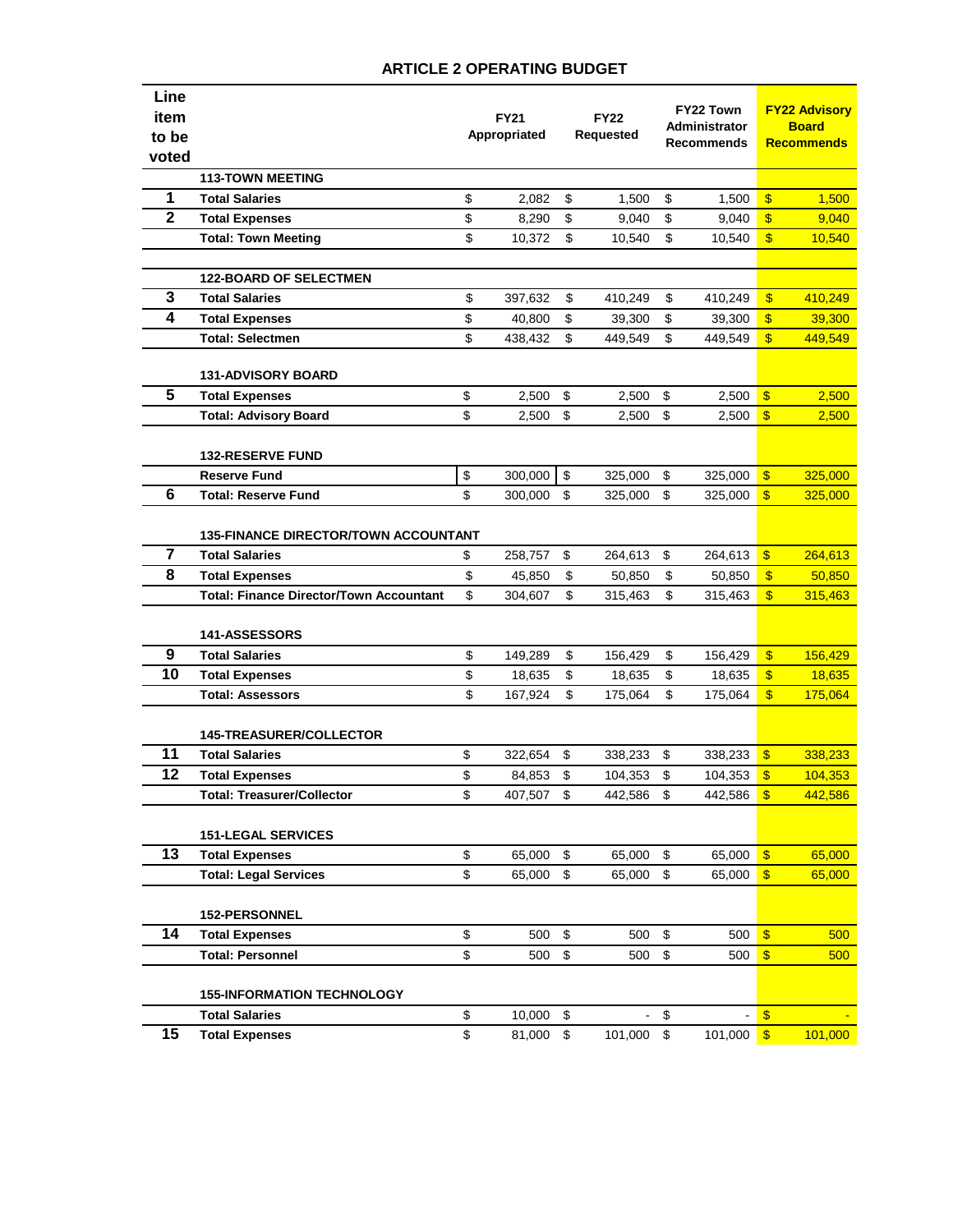| Line<br>item |                                          | <b>FY21</b>  |          | <b>FY22</b> |         | FY22 Town                   |         | <b>FY22 Advisory</b>              |         |
|--------------|------------------------------------------|--------------|----------|-------------|---------|-----------------------------|---------|-----------------------------------|---------|
| to be        |                                          | Appropriated |          | Requested   |         | Administrator<br>Recommends |         | <b>Board</b><br><b>Recommends</b> |         |
| voted        |                                          |              |          |             |         |                             |         |                                   |         |
|              | <b>Total: Information Technology</b>     | \$           | 91,000   | \$          | 101,000 | \$                          | 101,000 | $\boldsymbol{\mathsf{s}}$         | 101,000 |
|              | <b>161-TOWN CLERK</b>                    |              |          |             |         |                             |         |                                   |         |
| 16           | <b>Total Salaries</b>                    | \$           | 180,498  | \$          | 187,401 | \$                          | 187,401 | $\boldsymbol{\mathsf{s}}$         | 187,401 |
| 17           | <b>Total Expenses</b>                    | \$           | 6,875    | \$          | 6,875   | \$                          | 6,375   | $\boldsymbol{\mathsf{s}}$         | 6,375   |
|              | <b>Total: Town Clerk</b>                 | \$           | 187,373  | \$          | 194,276 | \$                          | 193,776 | $\mathbf{\$}$                     | 193,776 |
|              |                                          |              |          |             |         |                             |         |                                   |         |
|              | <b>162-ELECTIONS</b>                     |              |          |             |         |                             |         |                                   |         |
| 18           | <b>Total Salaries</b>                    | \$           | 16,833   | \$          | 6,420   | \$                          | 6,420   | $\sqrt[6]{3}$                     | 6,420   |
| 19           | <b>Total Expenses</b>                    | \$           | 12,096   | \$          | 8,725   | \$                          | 8,725   | $\sqrt[6]{3}$                     | 8,725   |
|              | <b>Total: Elections</b>                  | \$           | 28,929   | \$          | 15,145  | \$                          | 15,145  | $\sqrt[6]{3}$                     | 15,145  |
|              | <b>163-REGISTRATION</b>                  |              |          |             |         |                             |         |                                   |         |
| 20           | <b>Total Salaries</b>                    | \$           | 450      | \$          | 450     | \$                          | 450     | $\sqrt[6]{3}$                     | 450     |
| 21           | <b>Total Expenses</b>                    | \$           | 4,800    | \$          | 4,900   | \$                          | 4,900   | \$                                | 4,900   |
|              | <b>Total: Registration</b>               | \$           | 5,250    | \$          | 5,350   | \$                          | 5,350   | $\sqrt[6]{3}$                     | 5,350   |
|              | <b>171-CONSERVATION COMMISSION</b>       |              |          |             |         |                             |         |                                   |         |
| 22           | <b>Total Salaries</b>                    | \$           | 118,183  | \$          | 126,710 | \$                          | 105,246 | $\sqrt[6]{3}$                     | 105,246 |
| 23           | <b>Total Expenses</b>                    | \$           | 9,640    | \$          | 60,580  | \$                          | 34,700  | $\boldsymbol{\mathsf{s}}$         | 34,700  |
|              | <b>Total: Conservation Commission</b>    | \$           | 127,823  | \$          | 187,290 | \$                          | 139,946 | $\mathbf{\$}$                     | 139,946 |
|              | <b>175-PLANNING BOARD</b>                |              |          |             |         |                             |         |                                   |         |
| 24           | <b>Total Salaries</b>                    | \$           | 99,740   | \$          | 107,120 | $\boldsymbol{\mathsf{S}}$   | 107,120 | $\sqrt[6]{3}$                     | 107,120 |
| 25           | <b>Total Expenses</b>                    | \$           | 6,180    | \$          | 9,680   | \$                          | 7,326   | $\mathbf{\$}$                     | 7,326   |
|              | <b>Total: Planning Board</b>             | \$           | 105,920  | \$          | 116,800 | \$                          | 114,446 | \$                                | 114,446 |
|              | <b>176-ZONING/APPEALS BOARD</b>          |              |          |             |         |                             |         |                                   |         |
| 26           | <b>Total Salaries</b>                    | \$           | 20,946   | \$          | 22,530  | \$                          | 22,530  | $\mathbf{\$}$                     | 22,530  |
| 27           | <b>Total Expenses</b>                    | \$           | 1,647    | \$          | 3.700   | \$                          | 2,500   | $\sqrt[6]{3}$                     | 2,500   |
|              | <b>Total: Zoning/Appeals Board</b>       | \$           | 22,593   | \$          | 26,230  | \$                          | 25,030  | $\boldsymbol{\mathsf{s}}$         | 25,030  |
|              |                                          |              |          |             |         |                             |         |                                   |         |
|              | <b>190-COMMISSION ON DISABILITIES</b>    |              |          |             |         |                             |         |                                   |         |
| 28           | <b>Total Expenses</b>                    | \$           | 3,000    | \$          | 3,000   | \$                          | 3,000   | $\sqrt[6]{3}$                     | 3,000   |
|              | <b>Total: Commission On Disabilities</b> | \$           | 3,000    | \$          | 3,000   | $\sqrt[6]{\frac{1}{2}}$     | 3,000   | $\mathbf{\$}$                     | 3,000   |
|              | <b>191-CUSHING MEMORIAL</b>              |              |          |             |         |                             |         |                                   |         |
| 29           | <b>Total Salaries</b>                    | \$           | 40,638   | \$          | 41,453  | \$                          | 41,453  | $\mathbf{\$}$                     | 41,453  |
| 30           | <b>Total Expenses</b>                    | \$           | 27,307   | \$          | 27,307  | \$                          | 27,307  | $\boldsymbol{\mathsf{s}}$         | 27,307  |
|              | <b>Total: Cushing Memorial</b>           | \$           | 67,945   | \$          | 68,760  | \$                          | 68,760  | $\mathbf{\$}$                     | 68,760  |
|              |                                          |              |          |             |         |                             |         |                                   |         |
|              | <b>192-FACILITIES DEPARTMENT</b>         |              |          |             |         |                             |         |                                   |         |
| 31           | <b>Total Salaries</b>                    | \$           | 123,869  | \$          | 128,555 | \$                          | 128,555 | $\frac{1}{2}$                     | 128,555 |
| 32           | <b>Total Expenses</b>                    | \$           | 92,040   | \$          | 95,490  | \$                          | 87,195  | $\sqrt[6]{3}$                     | 87,195  |
|              | <b>Total: Facilities Department</b>      | \$           | 215,909  | \$          | 224,045 | \$                          | 215,750 | $\mathbf{\$}$                     | 215,750 |
|              |                                          |              |          |             |         |                             |         |                                   |         |
|              | <b>194-COMMUNITY PRESERVATION ADMIN</b>  |              |          |             |         |                             |         |                                   |         |
| 33           | <b>Total Salaries</b>                    | \$           | 7,647 \$ |             | 8,035   | $\sqrt[6]{\frac{1}{2}}$     | 8,035   | $\sqrt[6]{3}$                     | 8,035   |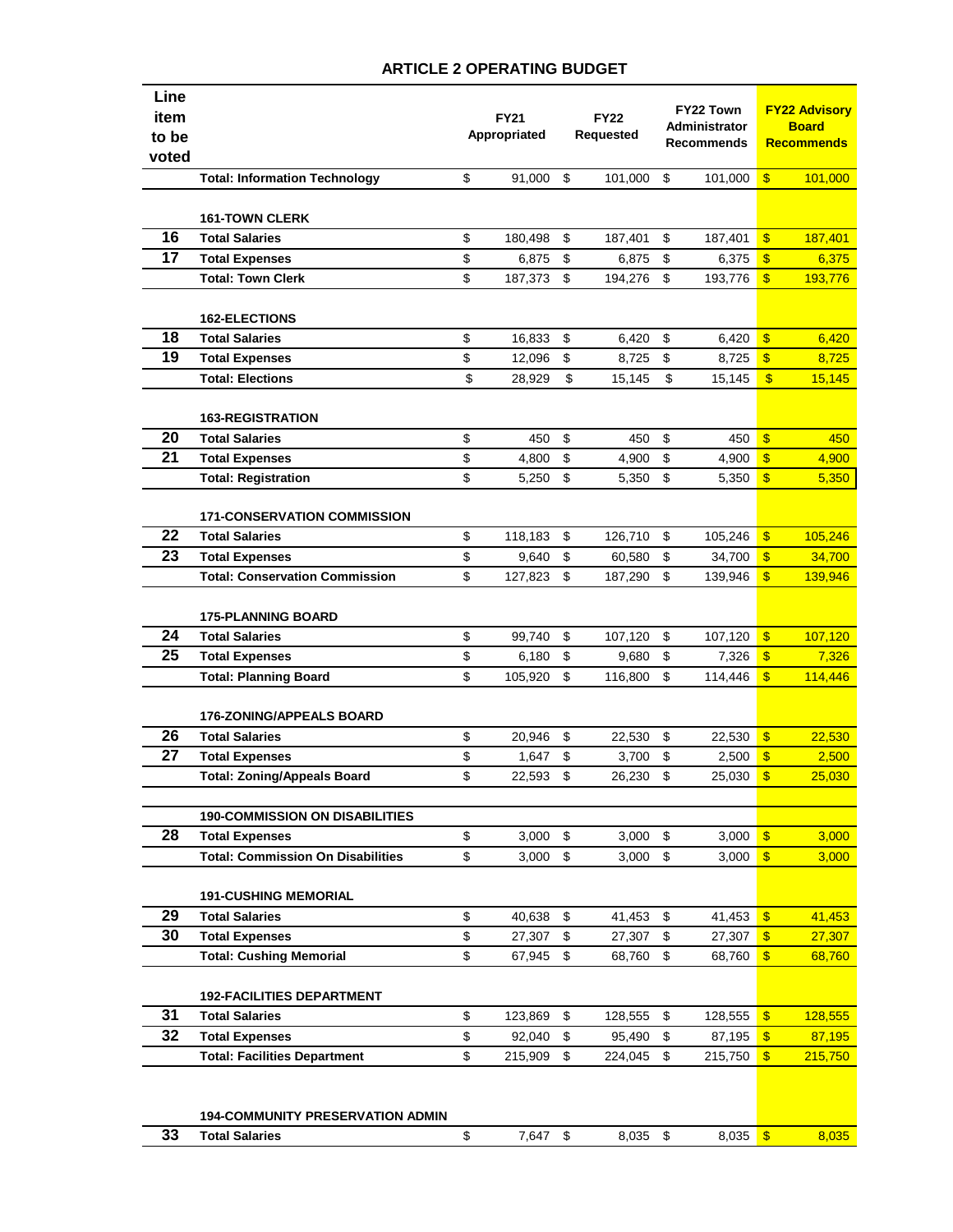| Line<br>item<br>to be |                                            | <b>FY21</b><br>Appropriated |           | <b>FY22</b><br>Requested |           | <b>FY22 Town</b><br><b>Administrator</b><br>Recommends |           | <b>FY22 Advisory</b><br><b>Board</b><br><b>Recommends</b> |           |
|-----------------------|--------------------------------------------|-----------------------------|-----------|--------------------------|-----------|--------------------------------------------------------|-----------|-----------------------------------------------------------|-----------|
| voted                 |                                            |                             |           |                          |           |                                                        |           |                                                           |           |
| 34                    | <b>Total Expenses</b>                      | \$                          | 59,853    | \$                       | 66,965    | \$                                                     | 66,965    | $\boldsymbol{\mathsf{S}}$                                 | 66,965    |
|                       | <b>Total: Community Preservation Admin</b> | \$                          | 67,500    | \$                       | 75,000    | \$                                                     | 75.000    | $\mathbf{\$}$                                             | 75,000    |
|                       | <b>195-TOWN REPORTS</b>                    |                             |           |                          |           |                                                        |           |                                                           |           |
| 35                    | <b>Total Expenses</b>                      | \$                          | 3,000     | \$                       | 3,000     | \$                                                     | 3,000     | $\mathbf{\$}$                                             | 3,000     |
|                       | <b>Total: Town Reports</b>                 | \$                          | 3,000     | \$                       | 3,000     | $\boldsymbol{\mathsf{S}}$                              | 3,000     | $\sqrt[6]{\frac{1}{2}}$                                   | 3,000     |
|                       | <b>199-BEAUTIFICATION</b>                  |                             |           |                          |           |                                                        |           |                                                           |           |
| 36                    | <b>Total Expenses</b>                      | \$                          | 2,500     | \$                       | 2,500     | \$                                                     | 2,500     | $\sqrt[6]{\frac{1}{2}}$                                   | 2,500     |
|                       | <b>Total: Beautification</b>               | \$                          | 2,500     | \$                       | 2,500     | \$                                                     | 2,500     | $\boldsymbol{\mathsf{s}}$                                 | 2,500     |
|                       |                                            |                             |           |                          |           |                                                        |           |                                                           |           |
|                       | <b>TOTAL GENERAL GOVERNMENT</b>            | \$                          | 2,558,084 | \$                       | 2,733,598 | \$                                                     | 2,673,905 | $\sqrt{3}$                                                | 2,673,905 |
|                       | (net of Community Preservation Fund)       |                             |           |                          |           |                                                        |           |                                                           |           |
|                       | <b>210-POLICE DEPARTMENT</b>               |                             |           |                          |           |                                                        |           |                                                           |           |
| 37                    | <b>Total Salaries</b>                      | \$                          | 2,847,581 | \$                       | 3,073,373 | \$                                                     | 3,034,419 | $\mathfrak{F}$                                            | 3,034,419 |
| 38                    | <b>Total Expenses</b>                      | \$                          | 297,075   | \$                       | 448,900   | \$                                                     | 412,900   | $\boldsymbol{\mathsf{s}}$                                 | 412,900   |
|                       | <b>Total: Police Department</b>            | \$                          | 3,144,656 | \$                       | 3,522,273 | \$                                                     | 3,447,319 | $\mathbf{\$}$                                             | 3,447,319 |
|                       |                                            |                             |           |                          |           |                                                        |           |                                                           |           |
|                       | <b>220-FIRE DEPARTMENT</b>                 |                             |           |                          |           |                                                        |           |                                                           |           |
| 39<br>40              | <b>Total Salaries</b>                      | \$                          | 2,374,743 | \$                       | 2,424,350 | \$                                                     | 2,424,350 | $\mathbf{\$}$                                             | 2,424,350 |
|                       | <b>Total Expenses</b>                      | \$                          | 244,400   | \$                       | 228,400   | \$                                                     | 215,900   | $\mathsf{\$}$                                             | 215,900   |
|                       | <b>Total: Fire Department</b>              | \$                          | 2,619,143 | \$                       | 2,652,750 | \$                                                     | 2,640,250 | $\mathbf{\$}$                                             | 2,640,250 |
|                       | <b>231-AMBULANCE SERVICE</b>               |                             |           |                          |           |                                                        |           |                                                           |           |
| 41                    | <b>Total Expenses</b>                      | \$                          | 104,900   | \$                       | 104,900   | \$                                                     | 104,900   | $\mathbf{\$}$                                             | 104,900   |
|                       | <b>Total: Ambulance Service</b>            | \$                          | 104,900   | \$                       | 104,900   | \$                                                     | 104,900   | $\mathbf{\$}$                                             | 104,900   |
|                       | <b>232-EMERGENCY MANAGEMENT</b>            |                             |           |                          |           |                                                        |           |                                                           |           |
| 42                    | <b>Total Salaries</b>                      | \$                          | 1,000     | \$                       | 1,000     | \$                                                     | 1,000     | $\sqrt[6]{3}$                                             | 1,000     |
| 43                    | <b>Total Expenses</b>                      | \$                          | 11,000    | \$                       | 11,000    | \$                                                     | 11,000    | $\sqrt[6]{3}$                                             | 11,000    |
|                       | <b>Total: Emergency Management</b>         | \$                          | 12,000    | \$                       | 12,000    | \$                                                     | 12,000    | $\sqrt[6]{3}$                                             | 12,000    |
|                       | <b>233-REGIONAL DISPATCH SERVICES</b>      |                             |           |                          |           |                                                        |           |                                                           |           |
| 44                    | <b>Regional Dispatch Expense</b>           | \$                          | 528,250   | \$                       | 567,593   | \$                                                     | 567,593   | $\frac{1}{2}$                                             | 567,593   |
|                       | <b>Total: Regional Dispatch Services</b>   | \$                          | 528,250   | \$                       | 567,593   | \$                                                     | 567,593   | $\mathbf{\$}$                                             | 567,593   |
|                       | <b>241-BUILDING DEPARTMENT</b>             |                             |           |                          |           |                                                        |           |                                                           |           |
| 45                    | <b>Total Salaries</b>                      | \$                          | 185,485   | \$                       | 144,548   | \$                                                     | 144,548   | $\sqrt{3}$                                                | 144,548   |
| 46                    | <b>Total Expenses</b>                      | \$                          | 45,900    | \$                       | 96,012    | \$                                                     | 96,012    | $\sqrt[6]{\frac{1}{2}}$                                   | 96,012    |
|                       | <b>Total: Building Department</b>          | \$                          | 231,385   | \$                       | 240,560   | \$                                                     | 240,560   | $\mathbf{\$}$                                             | 240,560   |
|                       | <b>244-WEIGHTS AND MEASURES</b>            |                             |           |                          |           |                                                        |           |                                                           |           |
| 47                    | <b>Total Salaries</b>                      | \$                          | 7,000     | \$                       | 7,000     | \$                                                     | 7,000     | $\sqrt[6]{3}$                                             | 7,000     |
| 48                    | <b>Total Expenses</b>                      | \$                          | 1,515     | \$                       | 1,515     | \$                                                     | 1,515     | $\sqrt[6]{\frac{1}{2}}$                                   | 1,515     |
|                       | <b>Total: Weights and Measures</b>         | \$                          | 8,515     | \$                       | 8,515     | \$                                                     | 8,515     | $\sqrt[6]{3}$                                             | 8,515     |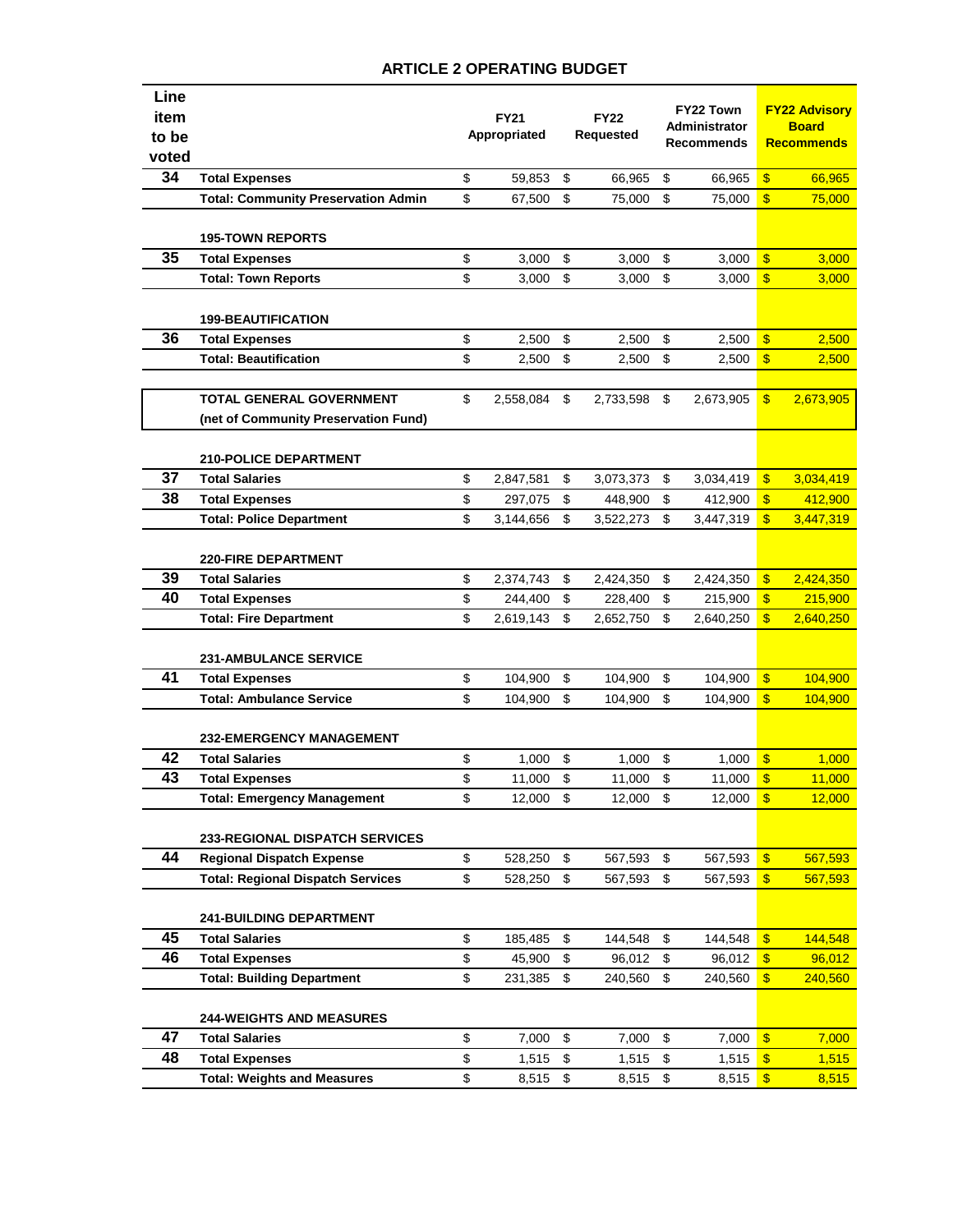| Line<br>item<br>to be<br>voted |                                             | <b>FY21</b><br>Appropriated |                          | <b>FY22</b><br><b>Requested</b> |                | FY22 Town<br>Administrator<br><b>Recommends</b> |                | <b>FY22 Advisory</b><br><b>Board</b><br><b>Recommends</b> |                  |
|--------------------------------|---------------------------------------------|-----------------------------|--------------------------|---------------------------------|----------------|-------------------------------------------------|----------------|-----------------------------------------------------------|------------------|
|                                | 292-ANIMAL CONTROL                          |                             |                          |                                 |                |                                                 |                |                                                           |                  |
| 49                             | <b>Total Intergovernmental Expenses</b>     | \$                          | 18,200                   | \$                              | 18,200         | \$                                              | 18,200         | $\sqrt[6]{3}$                                             | 18,200           |
|                                | <b>Total: Animal Control</b>                | \$                          | 18,200                   | \$                              | 18,200         | \$                                              | 18,200         | $\mathbf{\$}$                                             | 18,200           |
|                                | <b>295-HARBORMASTER</b>                     |                             |                          |                                 |                |                                                 |                |                                                           |                  |
|                                | <b>Total Salaries</b>                       | \$                          | $\overline{\phantom{0}}$ | \$                              | $\blacksquare$ | \$                                              |                | $\sqrt[6]{3}$                                             |                  |
| 50                             | <b>Total Expenses</b>                       | \$                          | 7,500                    | \$                              | 12,500         | \$                                              | 12,500         | $\frac{1}{2}$                                             | 12,500           |
|                                | <b>Total: Harbormaster</b>                  | \$                          | 7,500                    | \$                              | 12,500         | \$                                              | 12,500         | $\sqrt[6]{3}$                                             | 12,500           |
|                                |                                             |                             |                          |                                 |                |                                                 |                |                                                           |                  |
|                                | <b>TOTAL PUBLIC SAFETY</b>                  | \$                          | 6,674,549                | \$                              | 7,139,291      | \$                                              | 7,051,837      | $\mathbf{\$}$                                             | 7,051,837        |
|                                | <b>301-SCHOOL DEPARTMENT</b>                |                             |                          |                                 |                |                                                 |                |                                                           |                  |
|                                | <b>School Budget</b>                        | \$                          | 28,459,539               | \$                              | 30,087,326     | \$                                              | 30,087,326     | $\boldsymbol{\mathsf{s}}$                                 | 30,087,326       |
| 51                             | <b>Total: Norwell School Department</b>     | \$                          | 28,459,539               | \$                              | 30,087,326     | \$                                              | 30,087,326     | $\mathbf{s}$                                              | 30,087,326       |
|                                | <b>390-REGIONAL SCHOOLS</b>                 |                             |                          |                                 |                |                                                 |                |                                                           |                  |
|                                | South Shore Regional Vo-Tech HS             | \$                          | 372,091                  | \$                              | 420,095        | \$                                              | 420,095        | $\sqrt[6]{3}$                                             | 420,095          |
| 52                             | <b>Total: Regional School Assessment</b>    | \$                          | 372,091                  | \$                              | 420,095        | \$                                              | 420,095        | $\mathbf{\$}$                                             | 420,095          |
|                                |                                             |                             |                          |                                 |                |                                                 |                |                                                           |                  |
|                                | <b>TOTAL EDUCATION</b>                      | \$                          | 28,831,630               | \$                              | 30,507,421     | \$                                              | 30,507,421     | $\mathbf{\$}$                                             | 30,507,421       |
|                                | <b>420-HIGHWAY DEPARTMENT</b>               |                             |                          |                                 |                |                                                 |                |                                                           |                  |
| 53                             | <b>Total Salaries</b>                       | \$                          | 634,357                  | \$                              | 670,283        | \$                                              | 670,283        | $\mathbf{\$}$                                             | 670,283          |
| 54                             | <b>Total Expenses</b>                       | \$                          | 290,700                  | \$                              | 311,353        | \$                                              | 311,353        | $\mathbf{\$}$                                             | 311,353          |
| 55                             | <b>Total Snow Removal &amp; Sanding</b>     | \$                          | 259,100                  | \$                              | 259,100        | \$                                              | 259,100        | $\sqrt[6]{3}$                                             | 259,100          |
|                                | <b>Total: Highway Department</b>            | \$                          | 1,184,157                | \$                              | 1,240,736      | \$                                              | 1,240,736      | $\mathbf{\$}$                                             | 1,240,736        |
|                                | <b>421-TREE &amp; GROUNDS DEPARTMENT</b>    |                             |                          |                                 |                |                                                 |                |                                                           |                  |
| 56                             | <b>Total Salaries</b>                       | \$                          | 407,626                  | \$                              | 430,134        | \$                                              | 430,134        | $\mathbf{\$}$                                             | 430,134          |
| 57                             | <b>Total Expenses</b>                       | \$                          | 155,400                  | \$                              | 162,900        | \$                                              | 162,900        | $\mathbf{\$}$                                             | 162,900          |
|                                | <b>Total: Tree &amp; Grounds Department</b> | \$                          | 563,026                  | \$                              | 593,034        | \$                                              | 593,034        | $\mathbf{\$}$                                             | 593,034          |
|                                | <b>424-STREET LIGHTING</b>                  |                             |                          |                                 |                |                                                 |                |                                                           |                  |
| 58                             | <b>Total: Expenses</b>                      | \$                          | 52,500                   | \$                              | 52,500         | $$\mathbb{S}$$                                  | 52,500         | $\sqrt{3}$                                                | 52,500           |
|                                | <b>Total: Street Lighting</b>               | \$                          | 52,500                   | \$                              | 52,500         | \$                                              | 52,500         | $\sqrt[3]{\frac{1}{2}}$                                   | 52,500           |
|                                | <b>450-WATER DEPARTMENT</b>                 |                             |                          |                                 |                |                                                 |                |                                                           |                  |
| 59                             | <b>Total Salaries</b>                       | \$                          | 696,420                  | \$                              | 725,787        | \$                                              | 725,787        | $\mathbf{\$}$                                             | 725,787          |
| 60                             | <b>Total Expenses</b>                       | \$                          | 745,025                  | \$                              | 764,025        | \$                                              | 764,025        | $\mathbf{\$}$                                             | 764,025          |
|                                | <b>Total: Water Department</b>              | \$                          | 1,441,445                | \$                              | 1,489,812      | \$                                              | 1,489,812      | $\mathbf{s}$                                              | <u>1,489,812</u> |
|                                | <b>491-TOWN CEMETERY</b>                    |                             |                          |                                 |                |                                                 |                |                                                           |                  |
|                                | <b>Total Salaries</b>                       | \$                          | $\blacksquare$           | \$                              | $\blacksquare$ | \$                                              | $\blacksquare$ | $\sqrt[6]{3}$                                             |                  |
| 61                             | <b>Total Expenses</b>                       | \$                          | 5,500                    | \$                              | 5,500          | \$                                              | 5,500          | $\sqrt[3]{\frac{1}{2}}$                                   | 5,500            |
|                                | <b>Total: Town Cemetery</b>                 | \$                          | 5,500                    | \$                              | 5,500          | \$                                              | 5,500          | $\mathbf{\$}$                                             | 5,500            |
|                                |                                             |                             |                          |                                 |                |                                                 |                |                                                           |                  |
|                                | <b>TOTAL PUBLIC WORKS (net of Water)</b>    | \$                          | 1,805,183                | \$                              | 1,891,770      | \$                                              | 1,891,770      | $\mathbf{\$}$                                             | 1,891,770        |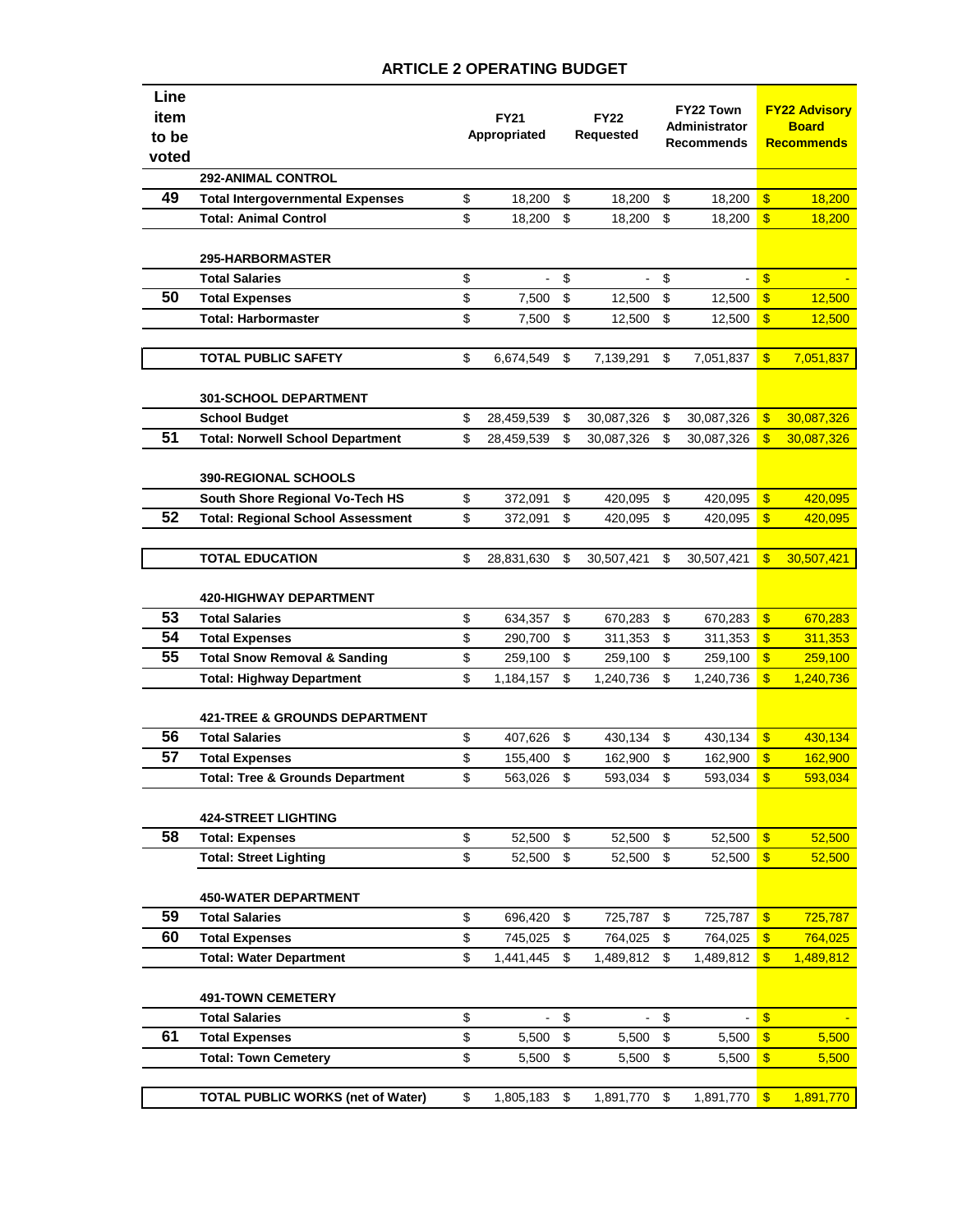| Line<br>item<br>to be<br>voted |                                                           | <b>FY21</b><br>Appropriated |                 | <b>FY22</b><br>Requested |                 | FY22 Town<br><b>Administrator</b><br><b>Recommends</b> |                 | <b>FY22 Advisory</b><br><b>Board</b><br><b>Recommends</b> |                 |
|--------------------------------|-----------------------------------------------------------|-----------------------------|-----------------|--------------------------|-----------------|--------------------------------------------------------|-----------------|-----------------------------------------------------------|-----------------|
|                                | <b>512-BOARD OF HEALTH</b>                                |                             |                 |                          |                 |                                                        |                 |                                                           |                 |
| 62                             | <b>Total Salaries</b>                                     | \$                          | 120,584         | \$                       | 128.203         | \$                                                     | 128,203         | $\mathbf{\$}$                                             | 128,203         |
|                                | <b>General Expenses</b>                                   | \$                          | 42,800          | \$                       | 42,800          | \$                                                     | 42,800          | \$                                                        | 42,800          |
|                                | <b>Solid Waste/Semass Disposal</b>                        | \$                          | 1,150,497       | \$                       | 1,178,464       | \$                                                     | 1,178,464       | $\boldsymbol{\$}$                                         | 1,178,464       |
| 63                             | <b>Total Expenses</b>                                     | \$                          | 1,193,297       | \$                       | 1,221,264       | \$                                                     | 1,221,264       | $\mathbf{\$}$                                             | 1,221,264       |
|                                | <b>Total: Board of Health</b>                             | \$                          | 1,313,881       | \$                       | 1,349,467       | \$                                                     | 1,349,467       | $\mathbf{\$}$                                             | 1,349,467       |
|                                |                                                           |                             |                 |                          |                 |                                                        |                 |                                                           |                 |
|                                | <b>541-COUNCIL ON AGING</b>                               |                             |                 |                          |                 |                                                        |                 |                                                           |                 |
| 64                             | <b>Total Salaries</b>                                     | \$                          | 258,773         | \$                       | 285,482         | \$                                                     | 279,482         | $\sqrt[6]{\frac{1}{2}}$                                   | 279,482         |
| 65                             | <b>Total Expenses</b>                                     | \$                          | 28,356          | \$                       | 34,038          | \$                                                     | 31,638          | \$                                                        | 31,638          |
|                                | <b>Total: Council on Aging</b>                            | \$                          | 287,129         | \$                       | 319,520         | \$                                                     | 311,120         | $\mathbf{\$}$                                             | 311,120         |
|                                |                                                           |                             |                 |                          |                 |                                                        |                 |                                                           |                 |
| 66                             | <b>543-VETERANS SERVICES</b>                              |                             |                 |                          |                 |                                                        |                 |                                                           |                 |
| 67                             | <b>Total Salaries</b><br><b>Total Expenses</b>            | \$<br>\$                    | 12,000<br>2,500 | \$<br>\$                 | 12,000          | \$<br>\$                                               | 15,000<br>2,500 | $\mathbf{\$}$<br>$\boldsymbol{\mathsf{s}}$                | 15,000<br>2,500 |
| 68                             | <b>Total Veterans Benefits</b>                            | \$                          | 15,000          | \$                       | 2,500<br>15,000 | \$                                                     | 15,000          | $\boldsymbol{\mathsf{s}}$                                 | 15,000          |
|                                | <b>Total: Veterans Services</b>                           | \$                          | 29,500          | \$                       | 29,500          | \$                                                     | 32,500          | \$                                                        | 32,500          |
|                                |                                                           |                             |                 |                          |                 |                                                        |                 |                                                           |                 |
|                                | TOTAL HEALTH AND HUMAN SERVICES                           | \$                          | 1,630,510       | \$                       | 1,698,487       | \$                                                     | 1,693,087       | $\mathbf{\$}$                                             | 1,693,087       |
|                                |                                                           |                             |                 |                          |                 |                                                        |                 |                                                           |                 |
|                                | 610-LIBRARY                                               |                             |                 |                          |                 |                                                        |                 |                                                           |                 |
| 69                             | <b>Total Salaries</b>                                     | \$                          | 464,065         | \$                       | 537,583         | \$                                                     | 534,678         | $\mathbf{\$}$                                             | 534,678         |
| 70                             | <b>Total Expenses</b>                                     | \$                          | 212,850         | \$                       | 228,100         | \$                                                     | 206,850         | \$                                                        | 206,850         |
|                                | <b>Total: Library</b>                                     | \$                          | 676,915         | \$                       | 765,683         | \$                                                     | 741,528         | $\boldsymbol{\mathsf{s}}$                                 | 741,528         |
|                                |                                                           |                             |                 |                          |                 |                                                        |                 |                                                           |                 |
| 71                             | <b>630-RECREATION DEPARTMENT</b><br><b>Total Salaries</b> | \$                          |                 | \$                       |                 | \$                                                     |                 | $\sqrt[6]{\frac{1}{2}}$                                   |                 |
| 72                             | <b>Total Expenses</b>                                     | \$                          | 89,563          | \$                       | 89,495          | \$                                                     | 89,495          | $\mathbf{\$}$                                             | 89,495          |
|                                |                                                           | \$                          | 9,500<br>99,063 | \$                       | 15,500          | \$                                                     | 15,500          | $\mathbf{\$}$                                             | 15,500          |
|                                | <b>Total: Recreation Department</b>                       |                             |                 |                          | 104,995         |                                                        | 104,995         |                                                           | 104,995         |
|                                | <b>691- HISTORICAL COMMISSION</b>                         |                             |                 |                          |                 |                                                        |                 |                                                           |                 |
| 73                             | <b>Total Expenses</b>                                     | \$                          | 4,000           | \$                       | 4,000           | \$                                                     | 4,000           | $\sqrt[6]{3}$                                             | 4,000           |
|                                | <b>Total: Historical Commission</b>                       | \$                          | 4,000           | \$                       | 4,000           | \$                                                     | 4,000           | $\mathbf{\$}$                                             | 4,000           |
|                                |                                                           |                             |                 |                          |                 |                                                        |                 |                                                           |                 |
|                                | TOTAL CULTURE AND RECREATION                              | \$                          | 779,978         | \$                       | 874,678         | \$                                                     | 850,523         | $\mathbf{\$}$                                             | 850,523         |
|                                |                                                           |                             |                 |                          |                 |                                                        |                 |                                                           |                 |
|                                | <b>710-DEBT RETIREMENT</b><br><b>Principal - Town</b>     | \$                          | 565,000         | \$                       | 435,000         | \$                                                     | 435,000         | $\mathbf{\$}$                                             | 435,000         |
|                                | <b>Principal - Water</b>                                  | \$                          | 155,000         | \$                       | 65,000          | \$                                                     | 65,000          | $\sqrt[3]{2}$                                             | 65,000          |
|                                |                                                           |                             |                 |                          |                 |                                                        |                 |                                                           |                 |
|                                | <b>751-INTEREST ON LONG TERM DEBT</b>                     |                             |                 |                          |                 |                                                        |                 |                                                           |                 |
|                                | Interest - Town                                           | \$                          | 132,823         | \$                       | 115,723         | \$                                                     | 115,723         | $\sqrt[6]{3}$                                             | 115,723         |
|                                | Interest - Water                                          | \$                          | 29,100          | \$                       | 25,800          | \$                                                     | 25,800          | $\mathfrak{F}$                                            | 25,800          |
|                                | <b>752-INTEREST ON SHORT TERM DEBT</b>                    |                             |                 |                          |                 |                                                        |                 |                                                           |                 |
|                                | <b>Interest - Town</b>                                    | \$                          |                 | \$                       | 78,003          | \$                                                     | 78,003          | $\sqrt[6]{3}$                                             | 78,003          |
|                                | Interest - Water                                          | \$                          |                 | \$                       |                 | \$                                                     |                 | \$                                                        |                 |
|                                |                                                           |                             |                 |                          |                 |                                                        |                 |                                                           |                 |